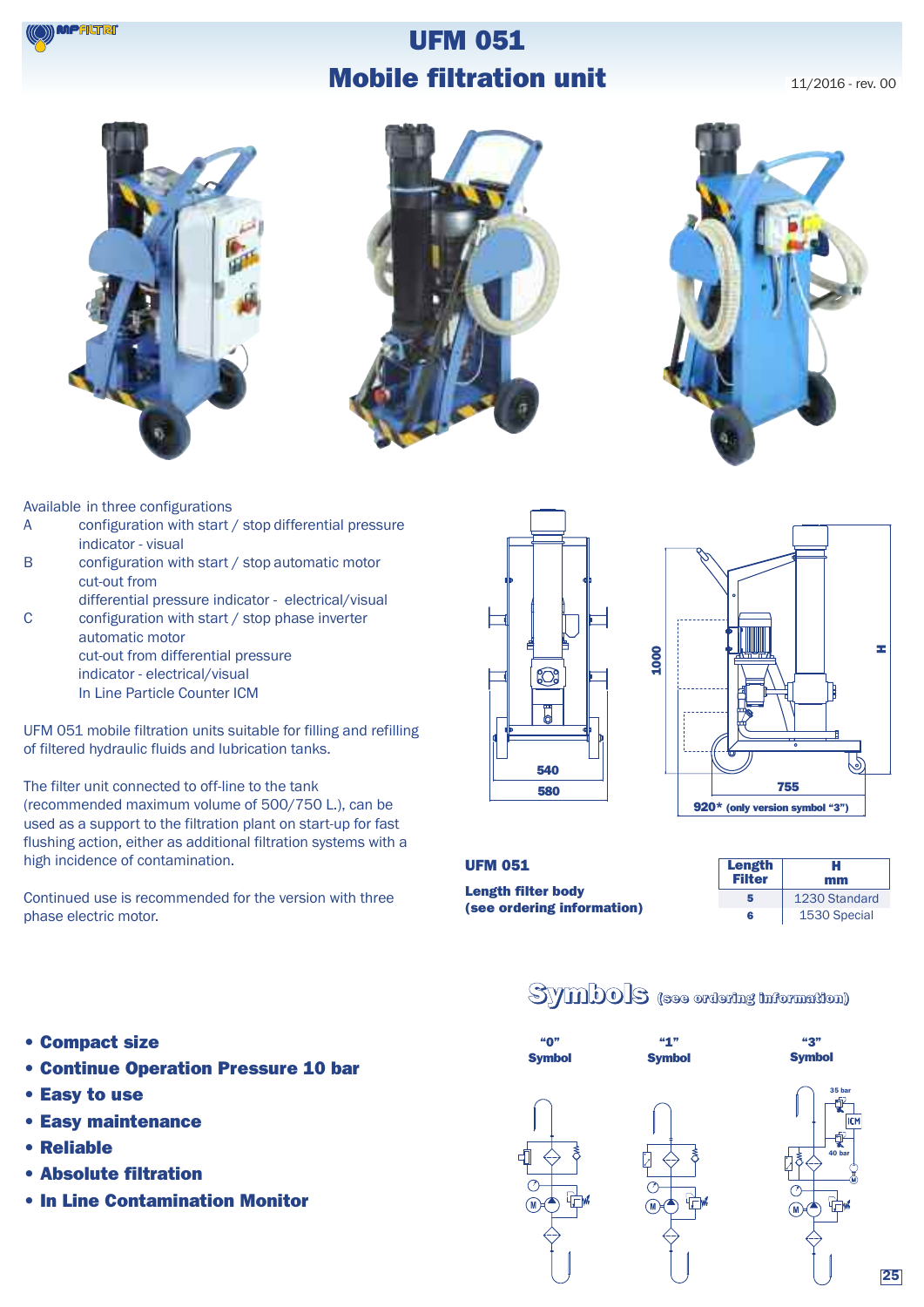# **UFM 051 Mobile filtration unit** 11/2016 - rev. 00

### **Technical data**

|                                | <b>Without "ICM"</b>                                  | <b>With "ICM"</b>                                                                       |
|--------------------------------|-------------------------------------------------------|-----------------------------------------------------------------------------------------|
| <b>Pump</b>                    | Gear pump                                             | Gear pump                                                                               |
| <b>Electric Motor</b>          | 1,5 Kw 230 Volt single phase electric motor           |                                                                                         |
|                                | 1,5 Kw 400/230 Volt three phase electric motor        | 1,5 Kw 400/230 Volt three phase electric motor                                          |
| Flow (I/min)                   | 50 I/min - 1450 r.p.m.                                | 40 I/min - 1450 r.p.m.                                                                  |
| <b>Max. Operation Pressure</b> | 10 bar                                                | 10 bar                                                                                  |
| <b>Viscosity range</b>         | Min. operation 10 cSt                                 | Min. operation 10 cSt                                                                   |
|                                | Max. operation 300 cSt                                | Max. operation 300 cSt                                                                  |
|                                | Max. only for cold start 800 cSt                      | Max. only for cold start 800 cSt                                                        |
| <b>Suction Filter</b>          | Type Y filtration 400 µm                              | Type Y filtration 400 µm                                                                |
| <b>Fluid Temperature</b>       | From $-10^{\circ}$ to $+80^{\circ}$ C                 | From $-10^{\circ}$ to $+80^{\circ}$ C                                                   |
| <b>Ambient Temperature</b>     | From -20 $\degree$ to +45 $\degree$ C                 | From -20 $\degree$ to +45 $\degree$ C                                                   |
| <b>Protection Class</b>        | <b>IP 55</b>                                          | <b>IP 55</b>                                                                            |
| <b>Seal</b>                    | <b>NBR</b>                                            | <b>NBR</b>                                                                              |
| <b>Fluid Compatibility</b>     | Mineral Oil & Sintetic Oil - Other on request         | Mineral Oil & Sintetic Oil - Other on request                                           |
| <b>Weight</b>                  | 70 kg.                                                | 70 kg.                                                                                  |
| <b>Equipment</b>               | • Differential Clogging indicator - Visual            | $\bullet$                                                                               |
|                                | • Differential Clogging indicator - Electrical/Visual | • Differential Clogging indicator - Electrical/Visual                                   |
|                                | $\bullet$ .                                           | • In line Particle Counter ICM + Differential<br>Clogging indicator - Electrical/Visual |

**Hoses**



**Suction hose** DN32 length 3000 mm. **Lance** DN40 length 700 mm.



**Pressure hose** DN25 length 3000 mm. **Lance** DN30 length 700 mm.



**Suction hose** DN25 length 3000 mm. **Lance** DN30 length 700 mm.



**Pressure hose** DN25 length 3000 mm. **Lance** DN30 length 700 mm.

### **Bypass options - 2 Housing spigot included**



Housing spigot No bypass



Housing spigot Bypass 3,5 bar